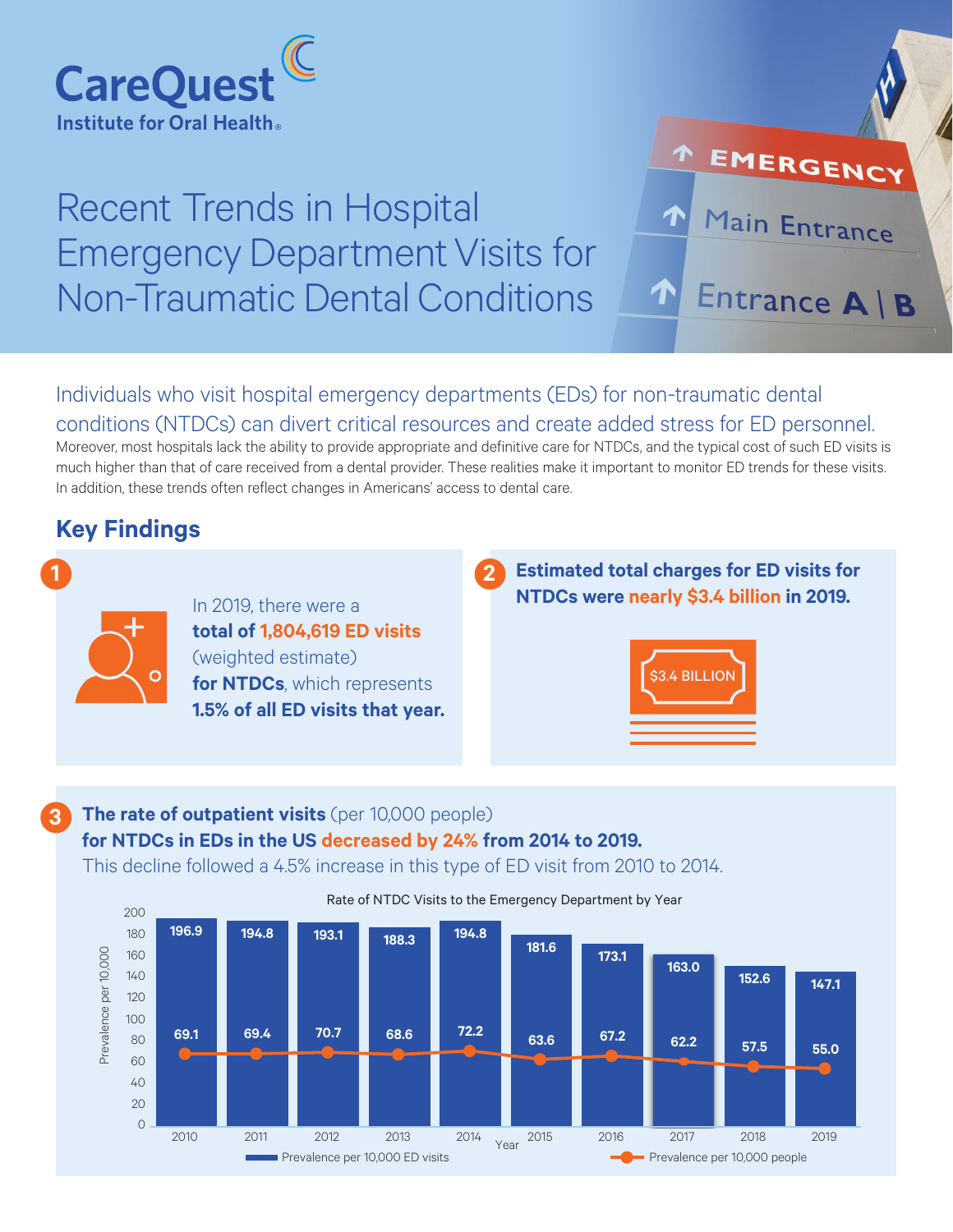### **From 2010 to 2019, the ED visit rate for NTDCs was highest among patients in the 25–34 age group.**

**4**

- From 2010 to 2014, the **annual rate** of ED visits for NTDCs per 10,000 people **varied between 177.7 and 186.2.**
- Starting in 2014, the **annual rate** began to decrease, **falling to 122.7 in 2019.**



#### **The type of dental coverage, or lack thereof, was closely linked with a patient's likelihood of having an ED visit for an NTDC. 5**

• In 2019, at least **7 out of 10 ED visits for NTDCs**  among patients aged 0–44 years were for **Medicaid enrollees or for people who were uninsured.**



- NTDC Visits to the Emergency Department in 2019 by Age Groups and Primary Payors
- **Individuals without insurance were most likely to have ED visits for NTDCs,** followed by those with Medicaid coverage and then by those with private insurance.
	- The probability of ED utilization for NTDCs among Medicaid enrollees and uninsured patients followed **a curvilinear path by age,** with visits sharply increasing from infancy to 30 years of age, peaking between 30 and 40 years of age, and steadily decreasing after 40 years of age.

Predictive Probability of ED Utilization for NTDC